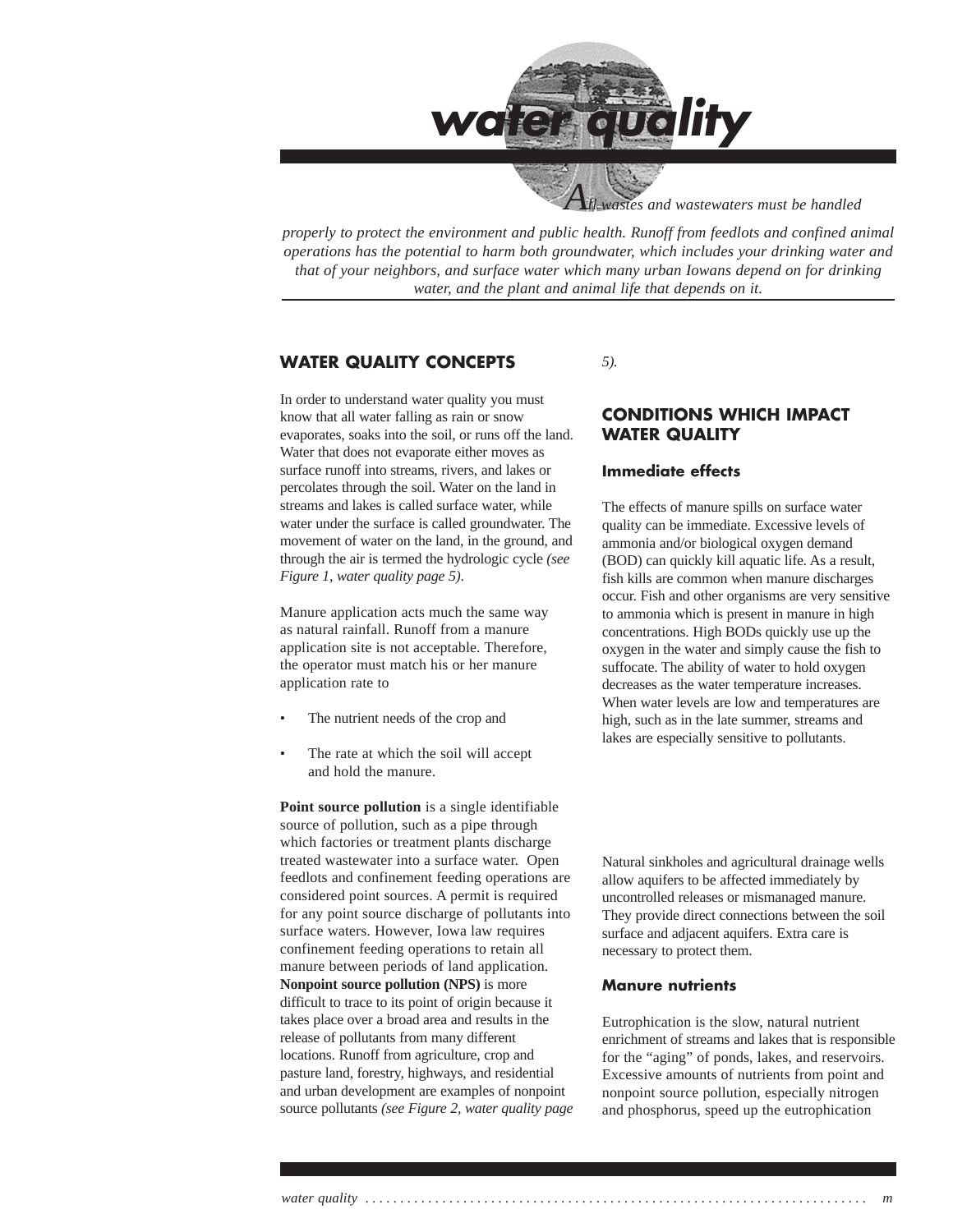process. Rapid eutrophication usually is associated with increased algal growth. As more and more algae grow and then decompose, they deplete the dissolved oxygen in slow-moving water. This condition may result in fish kills, offensive odors, and reduced attractiveness of the water for recreation and other public uses. However, this condition occurs only when *excessive* nutrients are present. A certain amount of nitrogen and phosphorus is essential for any life to exist in water.

#### **Other manure components**

Other manure components also may affect water quality. Animal manure contains bacteria, viruses, ammonia, organics, and a variety of other chemicals which may impact plant and animal life in the water. Additionally, the bacteria and viruses have the potential to infect humans who use the water for fishing, recreation, or drinking water.

### **Soil characteristics**

Excessive manure applications have the potential to harm groundwater as well. The soil is a very effective manure treatment system if wastes are applied at proper rates, preventing the soil from being overloaded. Groundwater contamination occurs when the soil has been overloaded or when measures have not been taken to adequately prevent manure from entering wells, sinkholes, or other conduits leading directly to ground water. The soil is a controlling factor in the groundwater recharge process because it may hold the water in soil pores, release it to plant roots or the atmosphere, or allow it to pass through to the lower

layers. While the soil can filter pollutants and prevent them from reaching groundwater, it varies tremendously in its adsorptive, or filtering, capacity. As a result, under some conditions, pollutants may take months or years to move from the land surface to the groundwater. In other cases they can flow almost directly into the groundwater. To determine the potential for

#### groundwater

contamination in a given situation it is essential that you understand soil characteristics.

**Depth to groundwater** is important because it determines the volume of soil through which a pollutant must travel before reaching the groundwater. It also helps determine the amount of time that a pollutant is in contact with the soil. The processes of filtration, absorption and adsorption, biodegradation, and volatilization operate effectively where the soil is fairly deep. Conversely, shallow soils can adsorb only a limited amount of pollutants. The pollution potential increases where the soils are thin and the underlying bedrock is permeable, or where the water table is near the surface.

**Soil texture** is determined by the soil's relative proportion of sand, silt, and clay. Sandy soils allow water to drain rapidly; therefore, they do not retain the manure materials (nutrients) so they can be used by the crops. Soils with more clay, which are sticky when wet and hard and clumpy when dry, are better suited for holding the manure until the nutrients can be used by the crops. As a result, groundwater contamination is less likely in clay soils.

**Organic matter** has a very large adsorptive capacity for most pollutants. It usually is concentrated in the topsoil. Maintaining an active organic component in the topsoil through good soil and crop management enhances the soil's capacity to serve as a filter.

#### **Runoff**

Runoff from a site is determined by the slope of the land, the soil texture, and the thickness and type of cover crop. Soils heavy in clay have a much lower capacity to absorb water quickly than do sandy soils. Steeper slopes increase runoff. Using cover crops and the best management practices (BMPs) will enhance a site's ability to absorb water and reduce the possibility of runoff. While infiltration rate estimates are available, you must both tailor the manure application rate to your individual situation, based on your experience, and closely monitor the actual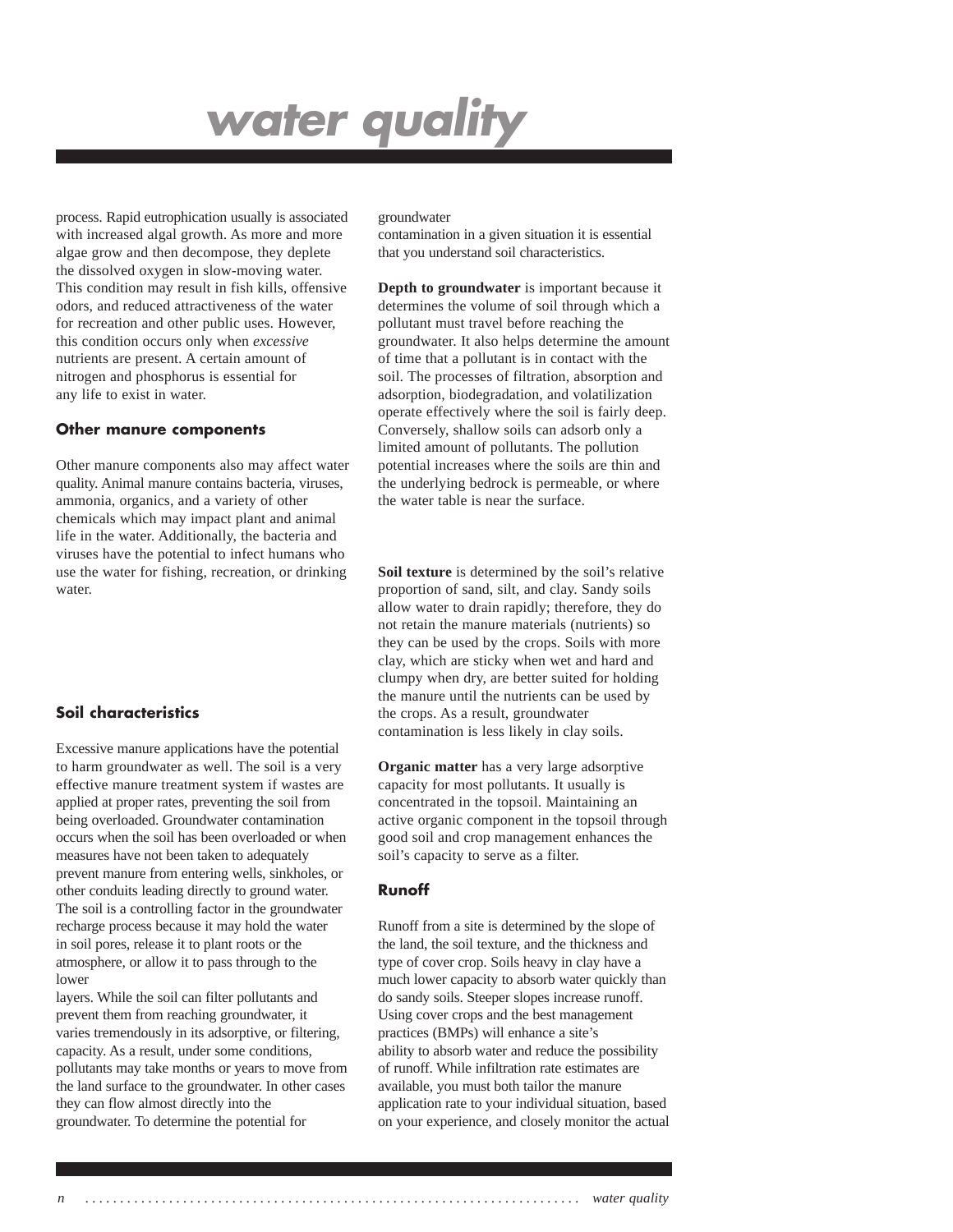application to ensure there is no runoff.

### **GROUNDWATER CONSIDERATIONS**

Groundwater is an essential natural resource. Ninety percent of rural residents and 50 percent of the total U.S. population depend on groundwater for their drinking water. Eighty percent of Iowans rely on groundwater for their needs. Concern about its quality and potential contamination has made groundwater protection a national issue.

### **Dependence on groundwater**

There are several reasons for the widespread dependence on groundwater. In its natural state, groundwater usually is excellent in quality and can be used without costly treatment or purification. It can be inexpensively tapped next to the point of use, thereby saving the cost of transporting water over long distances. For rural residents relying on individual wells and for public water supplies in some communities, groundwater often is the only available water supply.

### **The aquifer**

Groundwater does not consist of large underground lakes or streams, but instead is the water in spaces within rock fractures or between particles of sand, gravel, silt, or clay. The underground formation through which groundwater moves is called an aquifer *(see Figure 2, water quality page 5)*. Furthermore, groundwater does not move rapidly in the aquifer. It may move only a few feet per month or even per year, whereas surface streams flow several feet per second.

### **Nitrate in drinking water**

Excessive nitrate  $(NO<sub>2</sub>)$  in drinking water can cause human and animal health problems, particularly for small babies. Over applying nitrogen fertilizers or manure on the soil is one source of excess nitrate in groundwater. Research clearly shows that properly manured soils have low nitrate in the shallow groundwater. If excess N

is applied as either manure or commercial N, nitrate will likely increase in groundwater. The United States Public Health Service has established a specific standard of 10 milligrams of nitrate nitrogen per liter (10 ppm  $NO<sub>3</sub>-N$ ) as the maximum concentration that is safe for humans to drink.

## **SUMMARY OF KEY POINTS**

- All manure and wastewater must be handled properly to protect the environment.
- Point source pollution is pollution from a single identifiable source.
- Nonpoint source pollution takes place over a broad area.
- Ammonia and BOD from manure spills can cause immediate water quality problems resulting in fish kills and the loss of other aquatic life.
- Sinkholes and ag drainage wells are especially sensitive to manure spills or mismanagement.
- Nutrients in manure, especially phosphorus and nitrogen, can move into surface water and cause eutrophication. This can result in a low oxygen content in the water which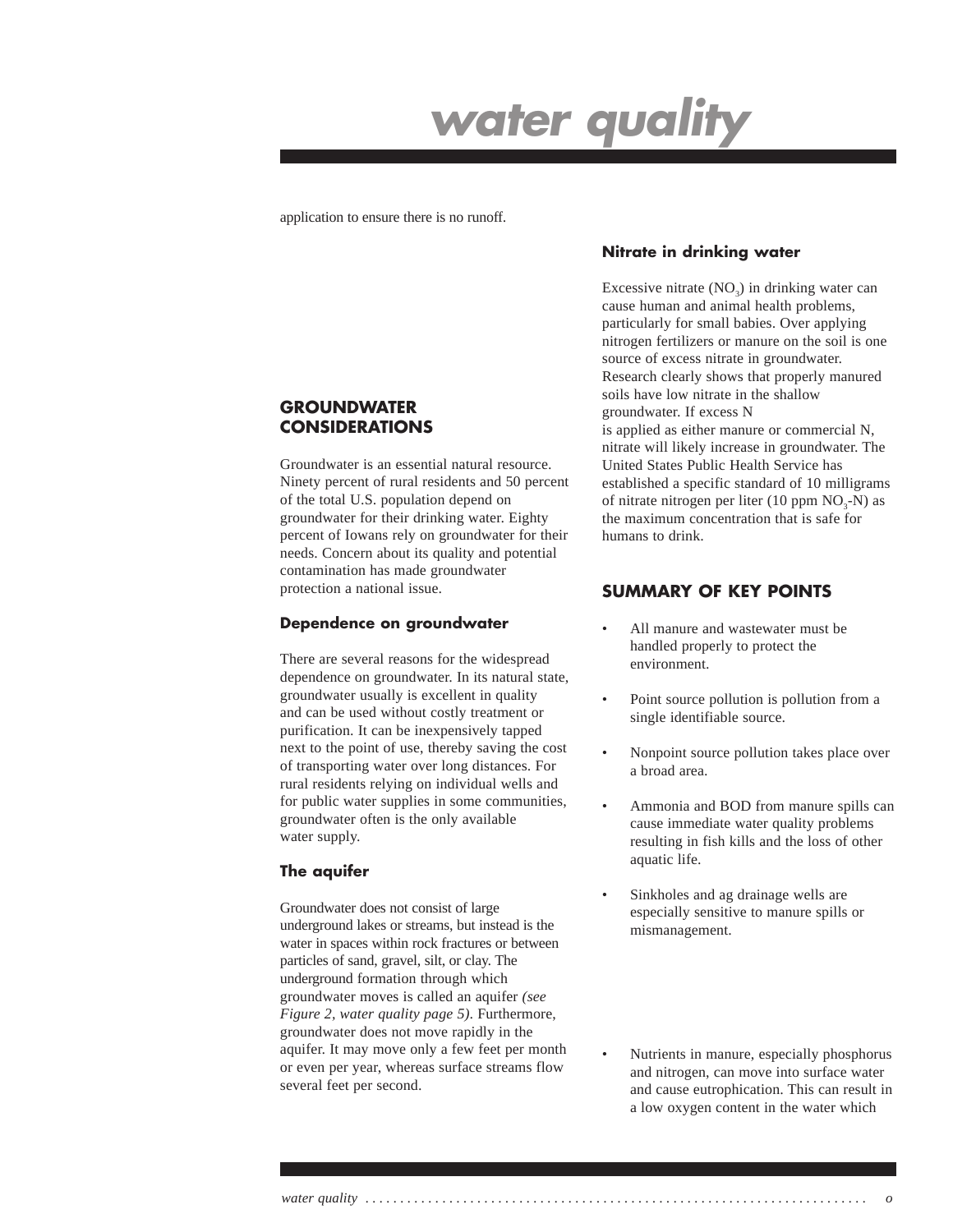can cause fish kills, offensive odors, and unsightliness.

- Manure contains bacteria, viruses, ammonia, organics, and a variety of other chemicals which may immediately impact plant and animal life in surface waters.
- The nitrogen in manure can be converted into nitrate in soils. Nitrate can leach into groundwater, creating a health hazard for humans and livestock.
- Groundwater is an essential natural resource. Eighty percent or more of Iowa's population, and fifty percent of the U.S. population rely on groundwater for their drinking water.
- Mismanagement of animal manure increases the potential for environmental contamination.